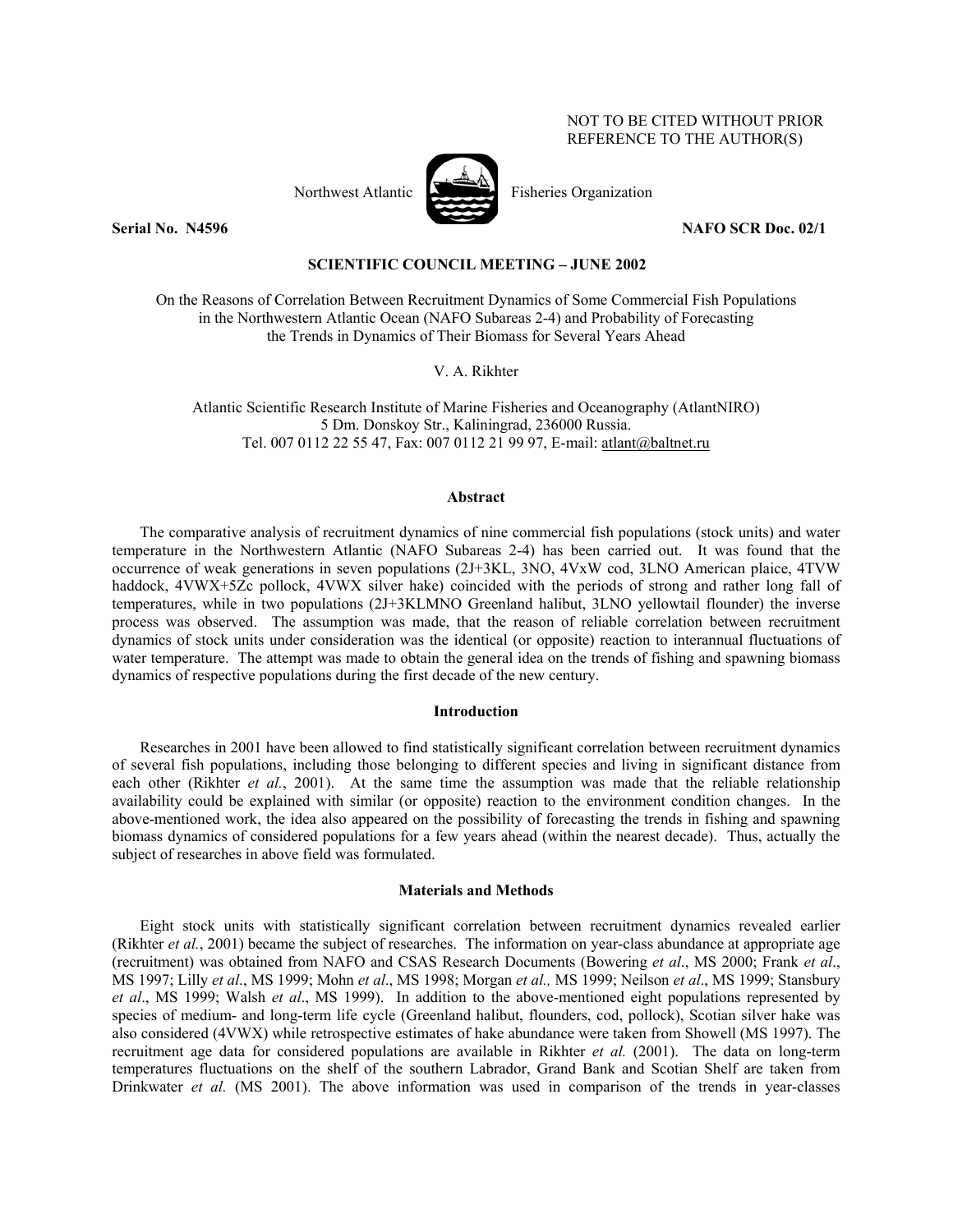recruitment dynamics of considered populations and water temperature in Subareas 2-4. For this purpose the basic periods of warming, cooling and respective year-class abundance rise and reduction were determined.

#### **Results**

According to Drinkwater *et al.* (MS 2001) the data registered at Station 27 located not far from the Newfoundland coast, sufficiently clear characterize interannual changes of hydrological conditions on the southern Labrador Shelf and Grand Bank. The information based on the specified data (Fig. 24 from Drinkwater *et al.* (MS 2001) was used for allocation of the most pronounced periods of warming and cooling (Table 1).

Now let us consider briefly the recruitment dynamics of five commercial fish populations distributed in Subareas 2 and 3 and try to allocate the basic periods of their abundance increase and reduction. The curves describing fluctuations of respective year-class size are shown in Fig. 1-5. Beginning with Div. 2J+3KL cod (Fig. 1). It is evident that the sharp abundance decrease occurred in 1982-85 and 1988-92 with subsequent stabilization at a very low level (1992-95).

Sharp growth of Div. 3NO cod recruitment abundance (Fig. 2) was observed in 1980-82 followed with not less sharp reduction in 1983-84. Subsequent fluctuations in 1985-88 were at the level below the average. In 1989 the year-class slightly exceeding the average level appeared, and further there was a collapse up to extremely low level (1990-92).

During rather long period (1978-91), the abundance of Div. 2J+3LKMNO Greenland halibut year-class did not reach the average level (Fig. 3). The appreciable rise appeared only in 1992 with the subsequent occurrence of the year-class, considerably exceeding the average level (1993-95).

The similar picture was observed in Div. 3LNO yellowtail flounder (Fig. 4), with some trend to recruitment abundance increase observed in 1982-86 followed by reduction to a very low level (1987-92). However, in 1993- 95, there were in succession three rather strong year-classes.

The rather monotonous picture of almost continuous abundance decrease is represented by dynamics of Div. 3LNO American plaice recruitment for the considered period (Fig. 5). The curve is actually divided with a horizontal line into two almost equal sectors: the left one (1978-85) is above the average long-term level, and the right one is below the latter approaching a very low level in the end (1986-93).

The summary of abundance dynamics of considered populations is submitted in Table 2. The comparison of data presented in Tables 1 and 2 show, that the cooling periods mainly coincided with the years of sharp recruitment reduction of Div. 2J+3KL, Div. 3NO cod and Div. 3LNO American plaice. At the same time strong year-classes of Div. 2J+3KLMNO Greenland halibut and Div. 3LNO yellowtail flounder appeared as a rule in cold years. Therefore it is possible to assume, that strong and long-term cooling negatively affects the year-class abundance of considered stock units, however, promotes a good survival of juvenile Greenland halibut and yellowtail flounder. It is more difficult to specify definitely the effect of warming (the latest period of which occurred in 1996-2000) in view of the absence of any reliable information on year-class abundance in the specified years. It is possible only to assume, that strong and sufficiently long increase of water temperature has the effect opposite to that mentioned above. Certainly, the mechanism of warming and cooling impact on formation of fish population abundance seems rather complex, specific in each case and requires individual research.

To characterize the dynamics of water temperature on the Scotian Shelf, the information from Fig. 43, 51 and 52 of Drinkwater *et al.* (MS 2001) was used (Table 3). From 1980 to 2000 inclusive, two rather long warming periods intermitted with not less long periods of low water temperature were observed.

The curves describing the recruitment of dynamics of four populations distributed on the Scotian Shelf with partial distribution area of two of them in the adjacent waters are shown on Fig. 6-9. Similar to the previous case, we shall very shortly comment on the most significant events in the dynamics of considered populations.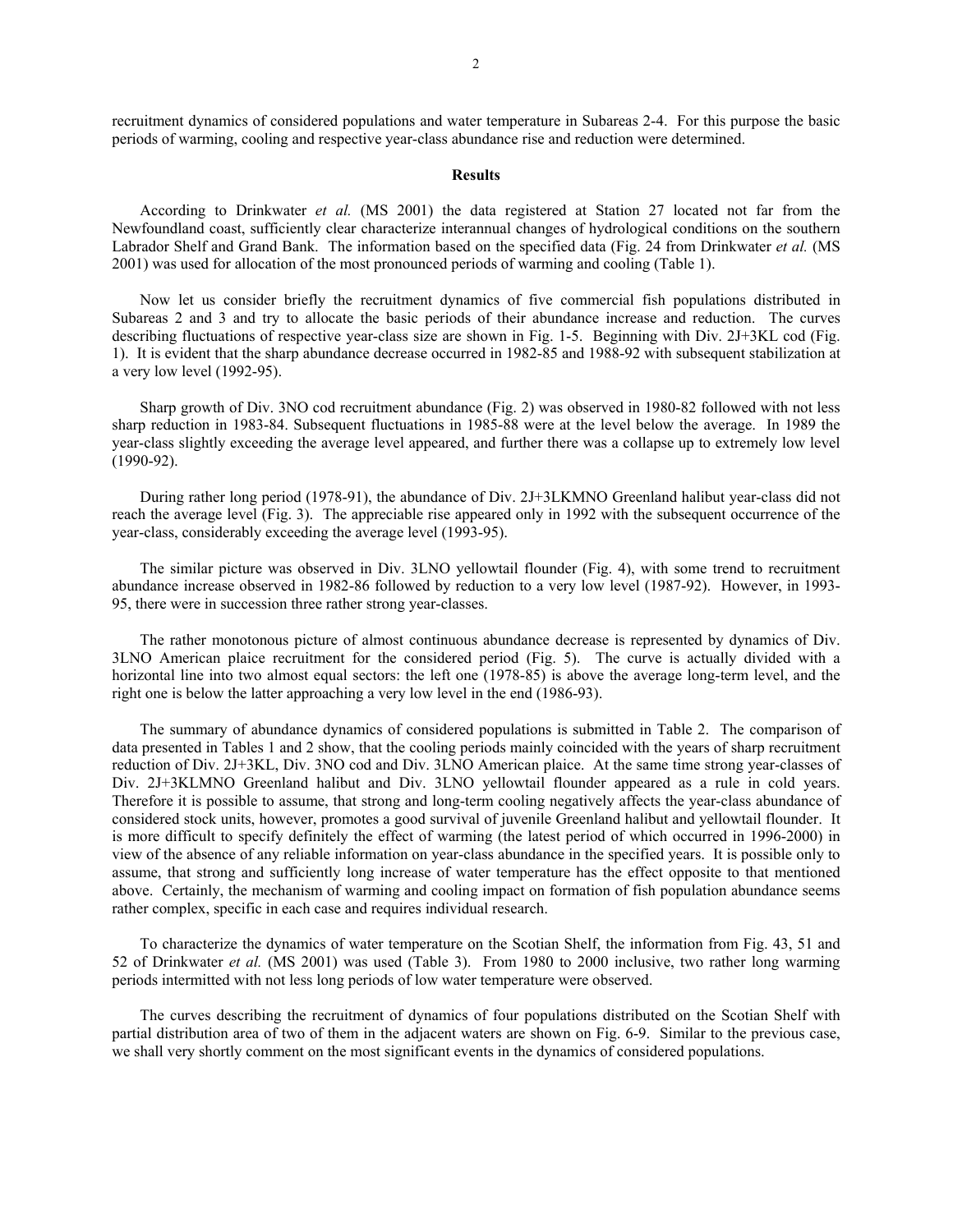Abundance of all Div. 4TVW haddock year-classes in 1978-83 exceeded (sometimes significantly) the average level (Fig. 6). Sharp reduction occurred in 1984-86 with subsequent short-term increase in 1988 followed with another decrease to a very low level (1989-91). In 1992-93 the trend to recruitment abundance appeared.

Size of Div. 4VsW cod year-classes in 1978-87 as a whole appreciably exceeded the average level (Fig. 7). A short-term reduction was observed only in 1983. Sharp decrease of abundance occurred in 1988-91, followed with subsequent stabilization at a very low level (1992-95).

Any certain trend in abundance dynamics of Div. 4VWX+5Zc pollock recruitment in 1980-89 is hardly evident (Fig. 8). The abundance of year-classes appeared in these years varied mainly at the level slightly above the average one. In the period from 1990 to 1995, fluctuations also were observed with the obvious trend to reduction.

The abundance of Div. 4VWX silver hake year-classes in 1981-85 fluctuated sharply, but nevertheless, frequently significantly exceeded the average level (Fig. 9). The sharp decrease occurred in 1986 followed with fluctuations at the level below the average one (1987-93). Sufficiently strong year-classes appeared in 1994-95.

The summary of four population abundance dynamics is presented in Table 4. The comparison of data from Tables 3 and 4 allows to state that the common event for Div. 4TVW haddock, Div. 4VsW cod, Subareas 4+5 pollock and Div. 4VWX silver hake is the occurrence of several weak year-classes in years the most significant cooling (1989-92, 1988-91, 1990-93 and 1989-93, respectively). In the other time any relationship between water temperature fluctuations and recruitment abundance of the above stock units except silver hake is hardly traced. In this case a total coincidence of the trends of water thermal regime on the Scotian Shelf and recruitment abundance was observed. We shall consider in more details the last warming period (1994-2000). Despite the lack of reliable retrospective estimates of hake year-classes abundance after 1995, the available information allows to estimate 1996-2000 year-classes on the qualitative basis. So, according to the data of Canadian groundfish surveys carried out annually in July, 1996 year-class is rather strong and 1997 year-class is weak (Showell and Fanning, MS 1999). However, there are the doubts concerning the latter, since the abundance index of 0-group of this year-class, determined on the data of Canadian-Russian juvenile hake surveys, appeared extremely high (second in the observation series since 1981). Besides judging on the length structure of Canadian landings in 1998 and 1999 (Showell and Fanning, MS 1999), the essential part of their catches in 1998 and 1999 is represented by fish in the age of 1 and 2 years, respectively (1997 year-class). According to the information kindly provided to us by M/ Showell (pers. comm.), 1998 and 1999 year-classes are strong and year-class 2000 is the weak based on the July surveys data.

Thus, in 1996-2000 the abundance of at least three year-classes appreciably exceeded the average level. This is actually similar to warming period in 1981-85. The facts mentioned are in good agreement with the results of the previous researches evidencing the availability of statistically significant positive correlation between hake recruitment and average annual SST (Sigaev and Rikhter, 1996).

#### **Discussion**

The results of researches evidence that the recruitment abundance of seven populations out of considered ones decreased during long-term and strong cooling while that of the other two increased. The most distinctly this process was observed in Subareas 2 and 3. On the other hand, it is reasonable to expect that the reaction to warming of populations with reliable relationship between recruitment dynamics was mainly the opposite one. The correlation coefficients are shown in Table 5, being the reduced version of the Table from Rikhter *et al*. (2001). The data shows evidence the positive relationship between recruitment of all stock units cod, pollock, haddock and American place and the negative one between these species and Greenland halibut and yellowtail flounder.

Now to estimate the impact of the last water warming period (1996-2000) upon recruitment of populations listed in Table 5, we shall try to find among them the object able to become a biological reference point to other species. It seems probable to use for this purpose Div. 4TVW haddock with year-class abundance fluctuations from average up to very high during the period considered (DFO, 2000). Thus, it is possible to assume that strong yearclasses in the specified years occurred also in populations with positive correlation between recruitment values. The negative relationship between recruitment of Greenland halibut, yellowtail flounder and other species, in turn,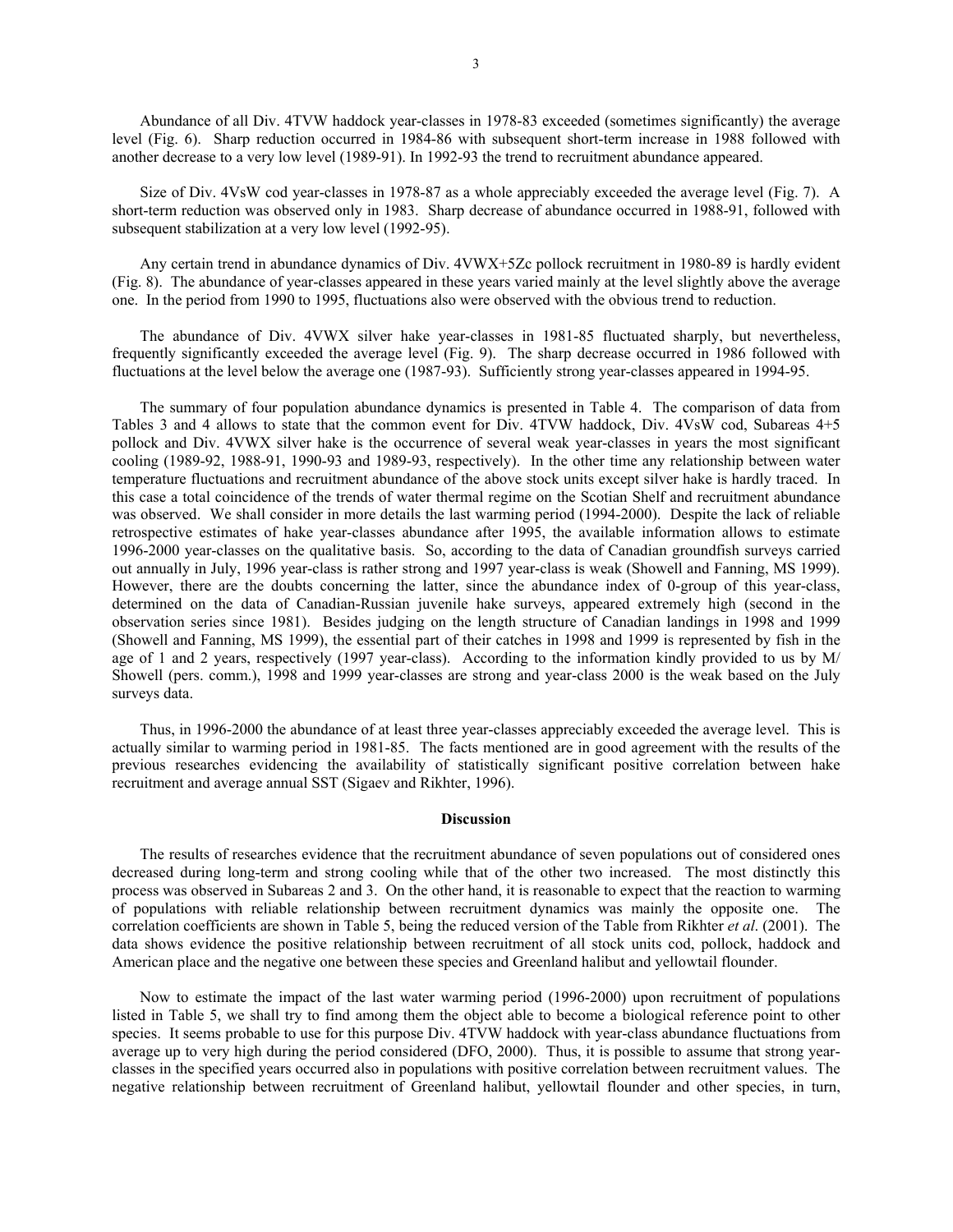allows to assume that in the years of high positive anomalies of water temperature weak year-classes are forming in two first species.

## **Outlook**

 It is time to proceed to a final part of the paper, where actually we shall discuss the expected trends in biomass dynamics of the respective stock units during the first decade of the new century. If in 1996-2000, several numerous year-classes of cod and American plaice appeared, by about 2005, taking into account the maturation period (Morgan *et al*., 1999; Morgan and Brattey, 1997), the appreciable increase of fishing, and in subsequent 2-3 years also spawning biomass should be expected.

 Biomass of yellowtail flounder in the first half of the decade is likely to remain at the high level of 2001 (NAFO, 2002), and after 2005, taking into account probability of weak year-classes occurrence during the latest cooling and maturation period (Walsh and Morgan, 1999), the decrease may begin.

 Biomass increase of Greenland halibut being the most long-living and late-ripening species (Morgan and Bowering, 2000) seems to continue for a long period, probably, only in the second half of the decade the stabilization will occur with subsequent decrease of biomass for the same reason, as in the case for yellowtail flounder.

 As to such relatively short-cycle species as silver hake and pollock, the prediction of their stock dynamics even at the trends level for 10 years ahead seems not possible yet. As regards hake more than 90% of which at the age of three years is represented by mature fish (Rikhter *et al*., 2001), it is possible only to assume by analogy to the previous observations (Rikhter *et al*., 2001), that the period of high recruitment abundance starting approximately from 1995 is approaching the end (or already finished in 2001) and, beginning from about 2003 the fishing and spawning biomass of the latter will decrease.

### **References**

- BOWERING, W. R., W. B. BRODIE, M. J. MORGAN, D. POWER, and D. RIVARD. MS 2000. An assessment of Greenland halibut in NAFO Subarea 2 and Divisions 3KLMNO. *NAFO SCR Doc*., No. 43, serial No. N4274, 33 p.
- DFO. 2000. Haddock on the Eastern Scotian Shelf (Div. 4TVW). *DFO Science Stock Status Report*, A3-35 (2000).
- DRINKWATER, K. F., E. COLBOURNE, and D. GILBERT. MS 2000. Overview of environmental conditions in the Northwest Atlantic in 1999. *NAFO SCR Doc*., No. 21, Serial No. N4250, 89 p.
- DRINKWATER, K. F., E. COLBOURNE, and D. GILBERT. MS 2001. Overview of environmental conditions in the Northwest Atlantic in 2000. *NAFO SCR Doc*., No. 36, Serial No. N4414, 84 p.
- FRANK, K. T., R. K. MOHN, and J. E. SIMON. MS 1997. Assessment of 4TVW haddock in 1996. *DFO CSAS Res. Doc*., No. 107, 90 p.
- LILLY, G. R. P., A. SHELTON, J. BRATTEY, N. G. CADIGAN, E. F. MURPHY, and D. E. STANSBURY. MS 1999. An assessment of the cod stock in NAFO Divisions 2J+3KL. NAFO SCR Doc., No. 28, Serial No. N4099, 55 p.
- MOHN, R. K., L. P. FANNING, and W. J. MACEACHERN. MS 1998. Assessment of 4VsW cod in incorporating additional sources of mortality. *DFO CSAS Res. Doc.*, No. 78, 61 p.
- MORGAN, M. J. 1998. The effect of a change in perception of length distribution of a population on maturity-atage, weight-at-age and spawning stock biomass. *J. Northw. Atl. Fish. Sci.*, **25**: 141-150.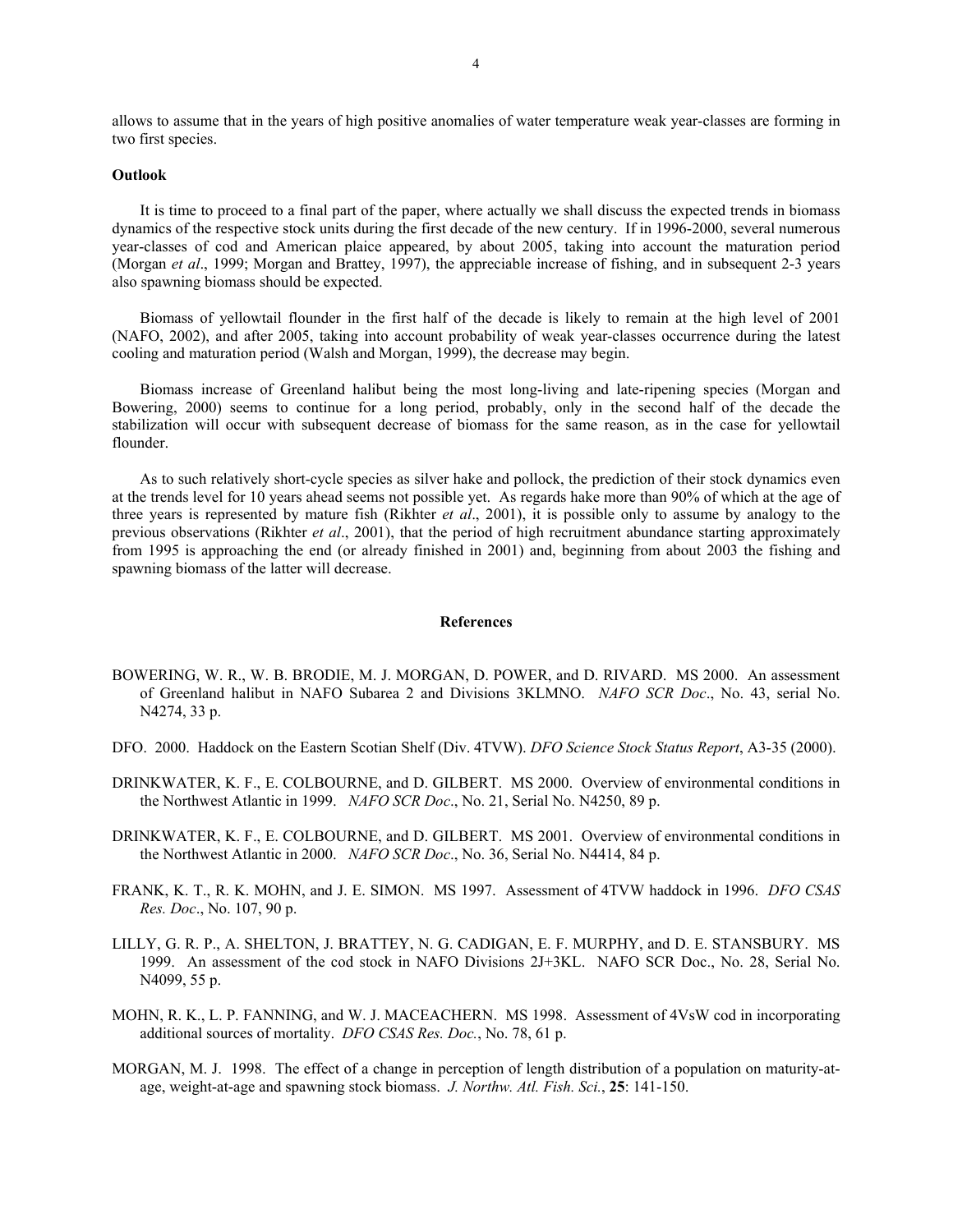- MORGAN, M. J., and J. BRATTEY. 1997. Maturity of female cod in Divisions 2J+3KL with a comparison of fish from inshore and offshore Division 3L. *NAFO Sci. Coun. Studies*, **29**: 61-65.
- MORGAN, M. J., W. B. BRODIE, and W. R. BOWERING. MS 1999. An assessment of American plaice in NAFO Divisions 3LNO. NAFO SCR Doc., No. 40, Serial No. N4099, 55 p.
- MORGAN, M. J., and W. R. BOWERING. MS 2000. Maturity at age and size of Greenland halibut (*Reinhardtius hippoglossoides*) and geographic distribution of spawning fish. *NAFO SCR Doc.*, No. 6, Serial No. N4225, 15 p.
- NEILSON, J., P. PERLEY, and C. NELSON. MS 1999. The 1999 assessment of pollock (*Pollachius virens*) in NAFO Divisions 4VWX and Subdivision 5Zc. *DFO CSAS Res. Doc*., No. 160, 77 p.
- RIKHTER, V. A. I. K. SIGAEV, V. A. VINOGRADOV, and V. I. ISAKOV. 2001. Silver hake of Scotian Shelf: fishery, environmental conditions, distribution, biology and abundance dynamics. *J. Northw. Atl. Fish. Sci*., **29**: 51-92.
- SHOWELL, M. A. MS 1997. Assessment of the 4VWX silver hake population in 1996. *NAFO SCR Doc*., No. 69, Serial No. N2903, 27 p.
- SHOWELL, M. A., and L. P. FANNING. MS 1999. Assessment of the Scotian Shelf silver hake population in 1998. *DFO CSAS Res. Doc*., No. 148, 41 p.
- SIGAEV, I. K., and V. A. RIKHTER. 1996. On relationships of some commercial fish species year-class abundance and hydrological conditions in the Northwest Atlantic. *NAFO Sci. Coun. Studies*, **24**: 87-90.
- STANSBURY, D. E., P. A. SHELTON, E. F. MURPHY, and J. BRATTEY. MS 1999. An assessment of the cod stock in NAFO Divisions 3NO. *NAFO SCR Doc*., No. 62, Serial No. N4121, 46 p.
- WALSH, S. J., W. B. BRODIE, M. J. MORGAN, D. POWER and M. VEITCH. MS 1999. The 1999 assessment of Grand Bank yellowtail flounder stock in NAFO Divisions 3LNO. *NAFO SCR Doc*., No. 68, Serial No. N4129, 37 p.
- WALSH, S. J., and M. J. MORGAN. 1999. Variation in maturation of yellowtail flounder (*Pleuronectes ferruginea*) on the Grand Bank. *J. Northw. Atl. Fish. Sci*., **25**: 47-59.

| Period, years                                                       | 1977-82                                  | 1983-85                                  | 1986-89                                       | 1990-95                                  | 1996-2000                                                  |
|---------------------------------------------------------------------|------------------------------------------|------------------------------------------|-----------------------------------------------|------------------------------------------|------------------------------------------------------------|
| Vertically averaged<br>$(0-176 \text{ m})$ temperature<br>anomalies | Warming, strong<br>negative<br>anomalies | Cooling, strong<br>negative<br>anomalies | Slight warming.<br>weak negative<br>anomalies | Cooling, strong<br>negative<br>anomalies | Warming<br>predominance<br>of strong<br>positive anomalies |

TABLE 1. Dynamics of water temperature on the shelf of Southern Labrador and Grand Bank (Div. 2J+3KLMNO) in 1977- 2000 (from Drinkwater *et al*., MS 2000).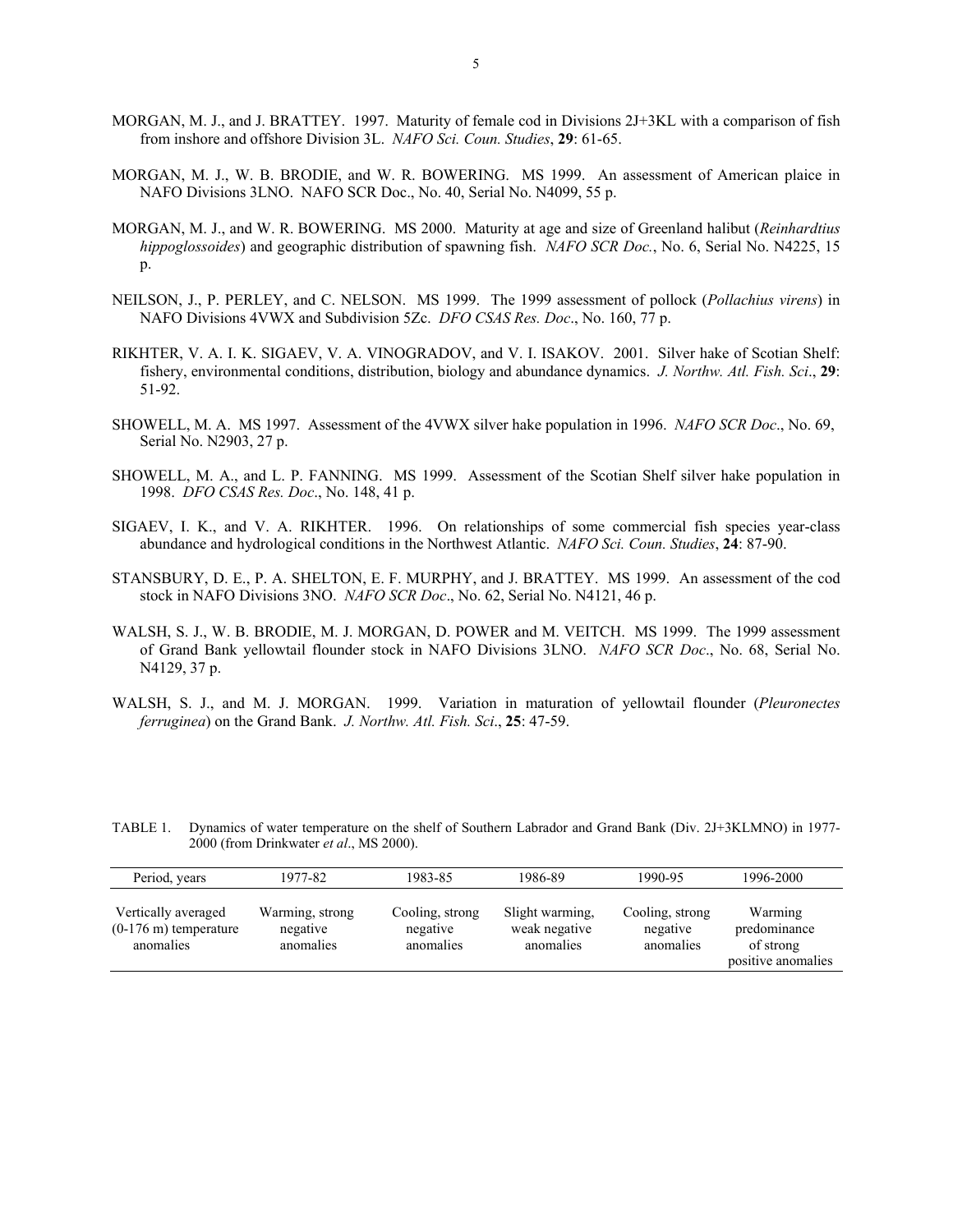| Period, year-<br>classes | $2J+3KL$<br>Cod                                             | Period, year-<br>classes | 3NO<br>Cod                                                         | Period, year-<br>classes | $2J+3KLMNO$<br>Greenland<br>halibut                             | Period, year-<br>classes | 3LNO<br>Yellowtail<br>flounder                             | Period, year-<br>classes | 3LNO<br>American<br>plaice                                     |
|--------------------------|-------------------------------------------------------------|--------------------------|--------------------------------------------------------------------|--------------------------|-----------------------------------------------------------------|--------------------------|------------------------------------------------------------|--------------------------|----------------------------------------------------------------|
| 1982-85                  | Abundance<br>reduction to the<br>level below the<br>average | 1978-82                  | Fluctuations at<br>the level higher<br>than the<br>average         | 1978-85                  | Trend towards<br>increase at the<br>level below the<br>average  | 1981-86                  | <b>Fluctuations</b><br>with a trend<br>towards<br>increase | 1979-84                  | Sustainable<br>decrease to the<br>average level                |
| 1986-87                  | Increase above<br>the average level                         | 1983-88                  | Reduction and<br>fluctuations at<br>the level below<br>the average | 1986-90                  | Trend towards<br>reduction at the<br>level below the<br>average | 1987-92                  | Decrease to a<br>very low level                            | 1985                     | The year-class<br>level slightly<br>higher than the<br>average |
| 1988-92                  | Decrease to a<br>very low level                             | 1989                     | Relatively<br>strong year-<br>class                                | 1991-95                  | Sustainable<br>increase to the<br>high level                    | 1993-95                  | Increase to<br>the high level                              | 1986-92                  | Sustainable<br>decrease to a<br>very low level                 |
| 1993-95                  | Sustainable and<br>very poor<br>recruitment                 | 1990-92                  | Decrease to a<br>very low level                                    |                          |                                                                 |                          |                                                            |                          |                                                                |
|                          |                                                             | 1993-95                  | Sustainable and<br>very poor<br>recruitment                        |                          |                                                                 |                          |                                                            |                          |                                                                |

TABLE 2. Abundance dynamics and recruitment of some commercial fish populations (stock units) in NAFO Subareas 2 and 3.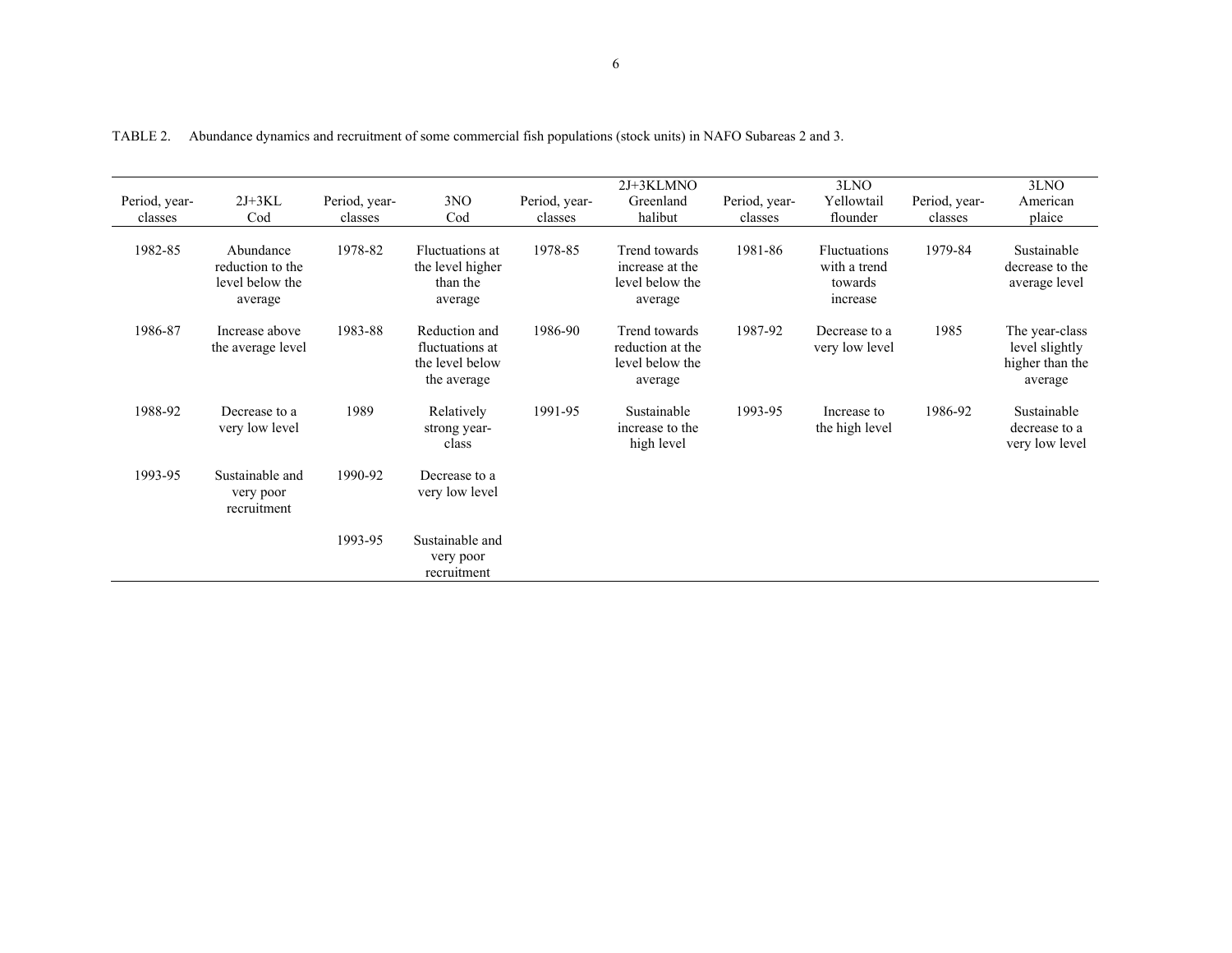TABLE 3. Dynamics of water temperature on Scotian Shelf (Div. 4VWX) in 1980-2000 (from Drinkwater *et al*., MS 2001).

| Period, years                                  | 1980-85                               | 1986-93                               | 1994-2000                             |
|------------------------------------------------|---------------------------------------|---------------------------------------|---------------------------------------|
| SST anomalies $\&$<br>temperature anomalies at | Warming, strong positive<br>anomalies | Cooling, strong negative<br>anomalies | Warming, strong positive<br>anomalies |
| the depth of 100 m                             |                                       |                                       |                                       |

TABLE 4. Dynamics of abundance and recruitment of some commercial fish populations (stock units) in NAFO Subareas 4.

| Period, year- | 4TVW                                                                   | Period, year- | 4VsW                                                                    | Period, year- | $4 + 5$                                                                 | Period, year- | 4VWX                                                                        |
|---------------|------------------------------------------------------------------------|---------------|-------------------------------------------------------------------------|---------------|-------------------------------------------------------------------------|---------------|-----------------------------------------------------------------------------|
| classes       | Haddock                                                                | classes       | Cod                                                                     | classes       | Pollock                                                                 | classes       | Silver hake                                                                 |
| 1978-83       | Increase to the<br>level<br>considerably<br>higher than the<br>average | 1978-82       | Abundance<br>level<br>considerably<br>higher than<br>the average        | 1980-86       | Fluctuations<br>with reduction<br>to the average<br>level               | 1978-80       | Abundance<br>level slightly<br>lower than the<br>average                    |
| 1984-86       | Decrease to a<br>very low level                                        | 1983          | The year-<br>class at the<br>average level                              | 1987-89       | Increase to the<br>level higher than<br>the average                     | 1981-85       | <b>Fluctuations</b><br>with 3 strong<br>year-classes<br>appearance          |
| 1987-88       | Increase to the<br>level higher<br>than the<br>average                 | 1984-87       | Increase to<br>the level<br>significantly<br>higher than<br>the average | 1990-95       | Reduction to the<br>level<br>significantly<br>lower than the<br>average | 1986-93       | <b>Fluctuations</b><br>with<br>reduction to a<br>level below<br>the average |
| 1989-91       | Decrease to a<br>very low level                                        | 1988-91       | Decrease to a<br>very low level                                         |               |                                                                         | 1994-95       | Increase to<br>the level<br>higher than<br>the average                      |
| 1992-93       | <b>Trend towards</b><br>increase                                       | 1992-95       | Sustainable<br>and very poor<br>recruitment                             |               |                                                                         |               |                                                                             |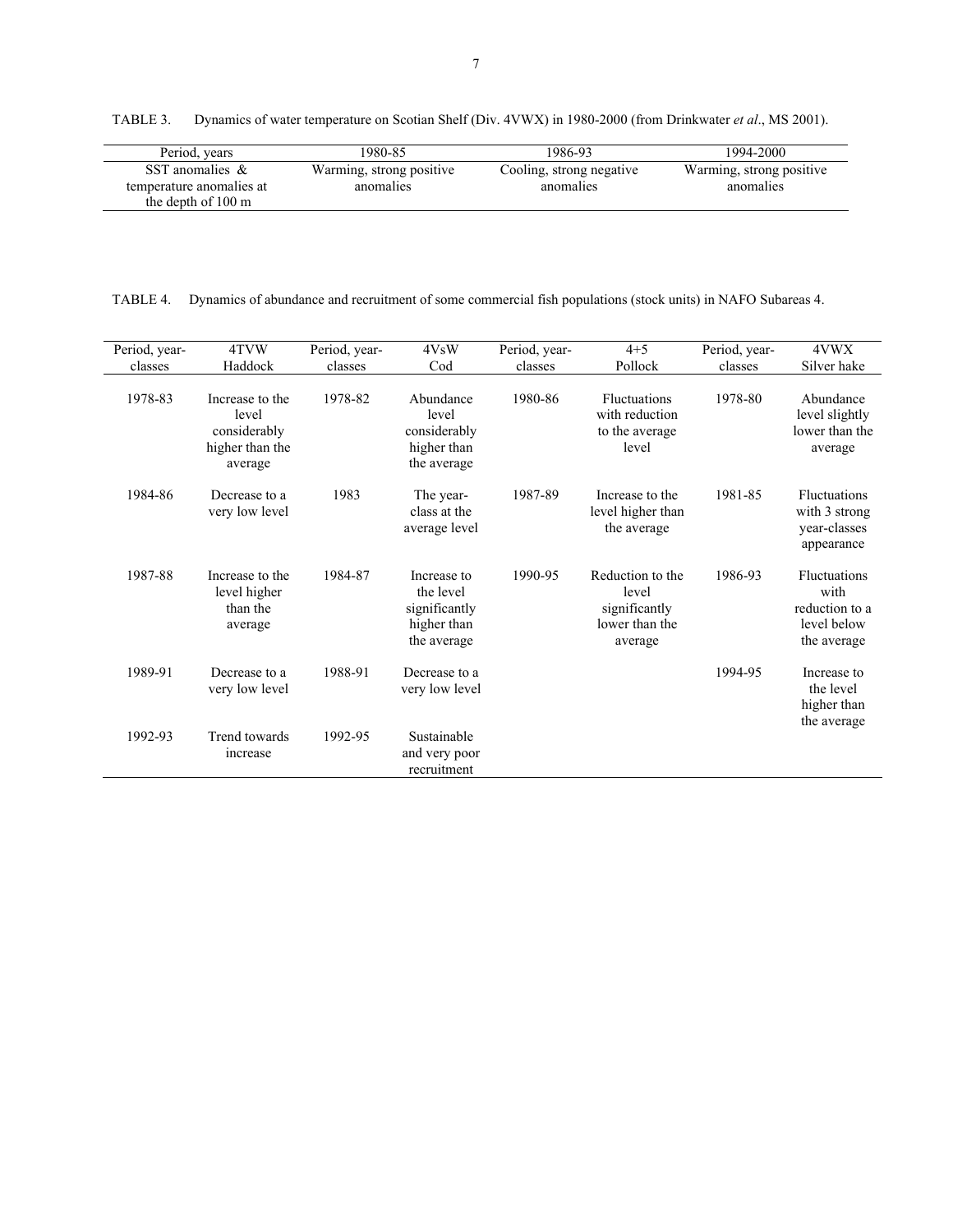|                     |           |           | 3LNO      | 3LNO       | $2+3KLMNO$ |           |                   |           |
|---------------------|-----------|-----------|-----------|------------|------------|-----------|-------------------|-----------|
|                     | $2J+3KL$  | 3NO       | American  | Yellowtail | Greenland  | $SA4+5$   | 4V <sub>S</sub> W | 4TVW      |
| Stock Unit          | Cod       | Cod       | plaice    | flounder   | halibut    | Pollock   | Cod               | Haddock   |
|                     |           |           |           |            |            |           |                   |           |
| $2J+3KL$            |           |           |           |            |            |           |                   |           |
| Cod                 | 1.000     | $0.679++$ | 0.440     | $-0.255$   | $-0.433$   | $0.558+$  | $0.704++$         | $0.641++$ |
| 3NO                 |           |           |           |            |            |           |                   |           |
| Cod                 | $0.679++$ | 1.000     | $0.703++$ | $-0.273$   | $-0.499+$  | $0.683++$ | $0.629++$         | $0.762++$ |
| 3LNO                |           |           |           |            |            |           |                   |           |
| American plaice     | 0.440     | $0.703++$ | 1.000     | 0.095      | $-0.417$   | $0.580+$  | $0.562+$          | $0.599+$  |
| 3LNO                |           |           |           |            |            |           |                   |           |
| Yellowtail flounder | $-0.255$  | $-0.273$  | 0.095     | 1.000      | $0.652++$  | $-0.360$  | $-0.191$          | $-0.084$  |
| 2+3KLMNO            |           |           |           |            |            |           |                   |           |
| Greenland halibut   | $-0.433$  | $-0.499+$ | $-0.417$  | $0.652++$  | 1.000      | $-0.580+$ | $-0.495+$         | $-0.232$  |
| $4 + 5$             |           |           |           |            |            |           |                   |           |
| Pollock             | 0.558     | $0.683+$  | $0.580+$  | $-0.360$   | $-0.580+$  | 1.000     | $0.618+$          | $0.656+$  |
| 4VsW                |           |           |           |            |            |           |                   |           |
| Cod                 | $0.704++$ | $0.629++$ | $0.562+$  | $-0.191$   | $-0.495+$  | $0.618+$  | 1.000             | 0.437     |
| 4TVW                |           |           |           |            |            |           |                   |           |
| Haddock             | $0.641++$ | $0.762++$ | $0.599+$  | $-0.084$   | $-0.232$   | $0.656+$  | 0.437             | 1.000     |

TABLE 5. Matrix of correlation coefficients between recruitment of 8 fish populations in NAFO Subareas 2-4 (+ and ++ below a coefficient value means that this relation is reliable at 95 and 99% probability, respectively).



Fig. 1. Recruitment dynamics of 2J+3KL cod (1981-95 year-classes). Horizontal lines in all figures represent the long-term means of year-classes indicated in brackets.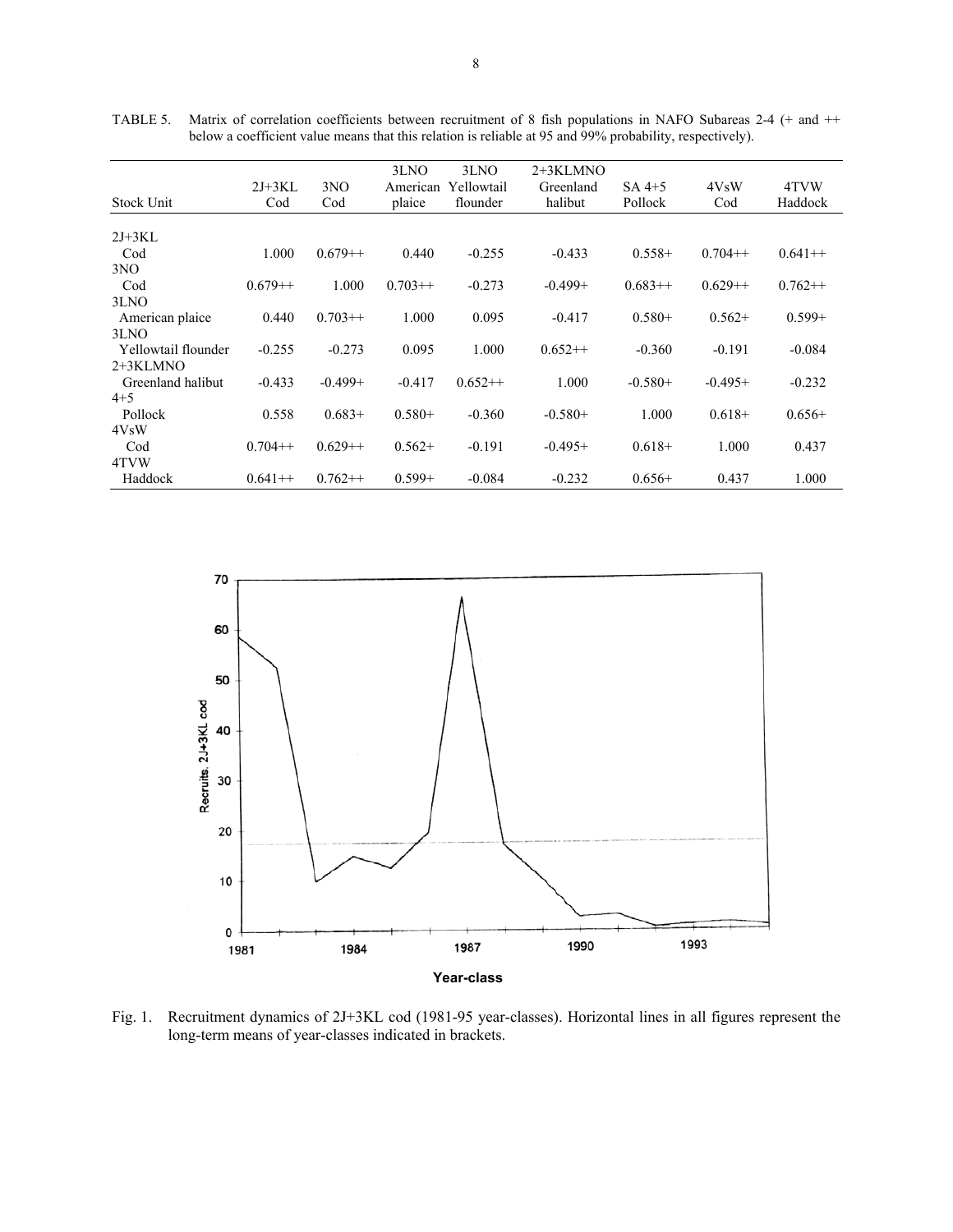

Fig. 2. Recruitment dynamics of 3NO cod (1978-93 year-classes).



Fig. 3. Recruitment dynamics of 2J+3KLMNO Greenland halibut (1978-95 year-classes).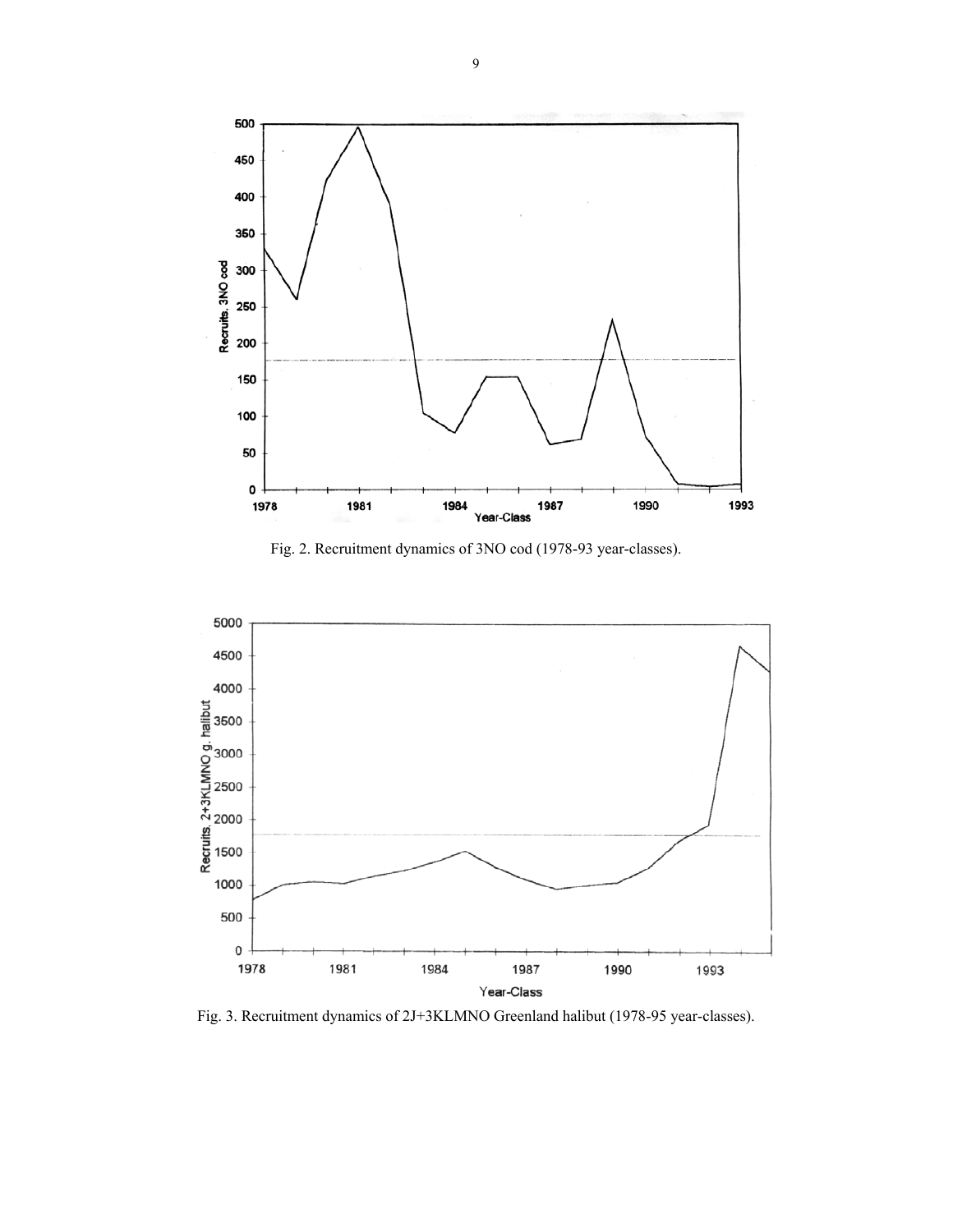

Fig. 4. Recruitment dynamics of 3LNO yellowtail flounder (1981-95 year-classes).



Fig. 5. Recruitment dynamics of 3LNO American plaice (1978-92 year-classes).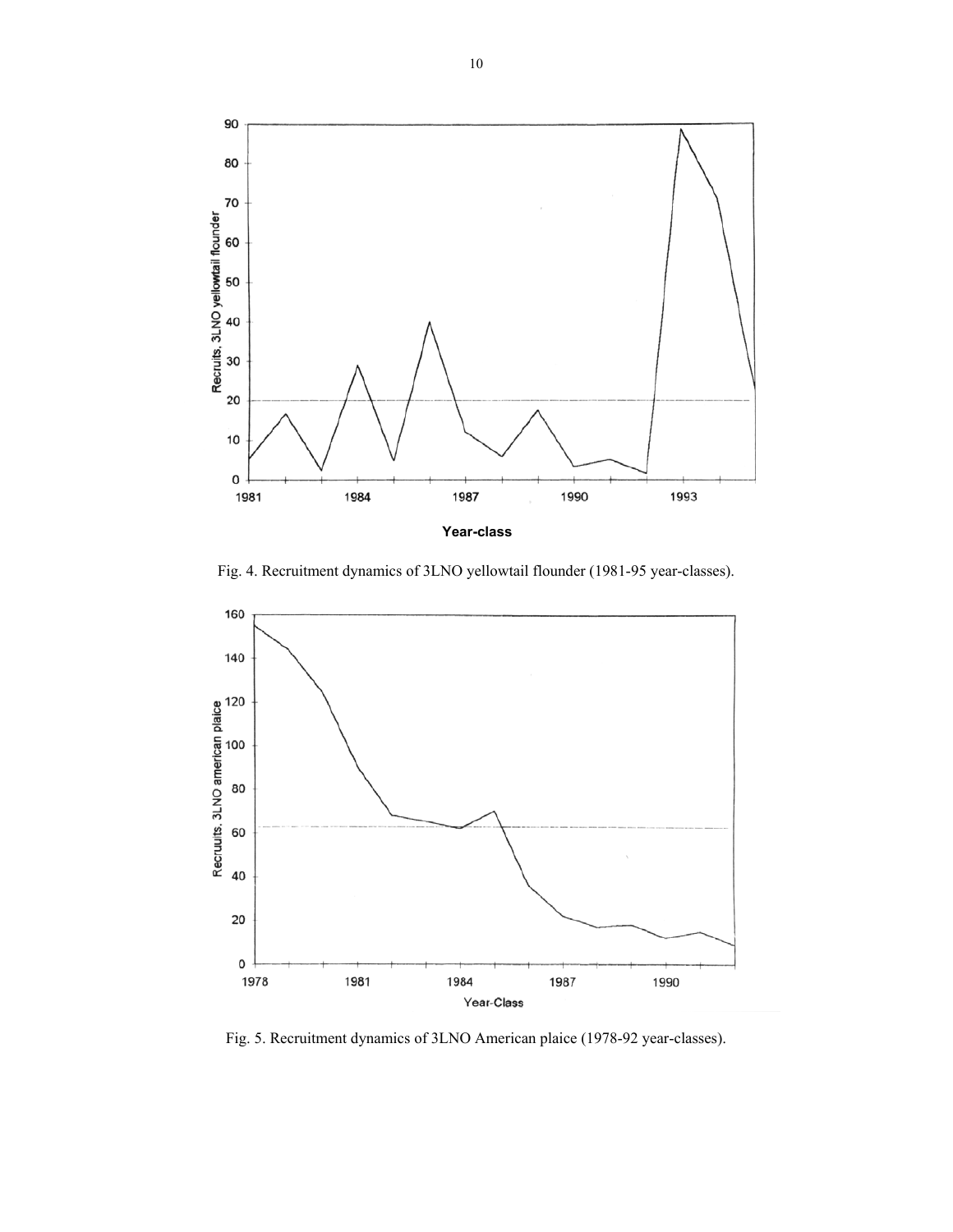

Fig. 6. Recruitment dynamics of 4VsW cod (1978-95 year-classes).



Fig. 7. Recruitment dynamics of 4TVW haddock (1978-93 year-classes).